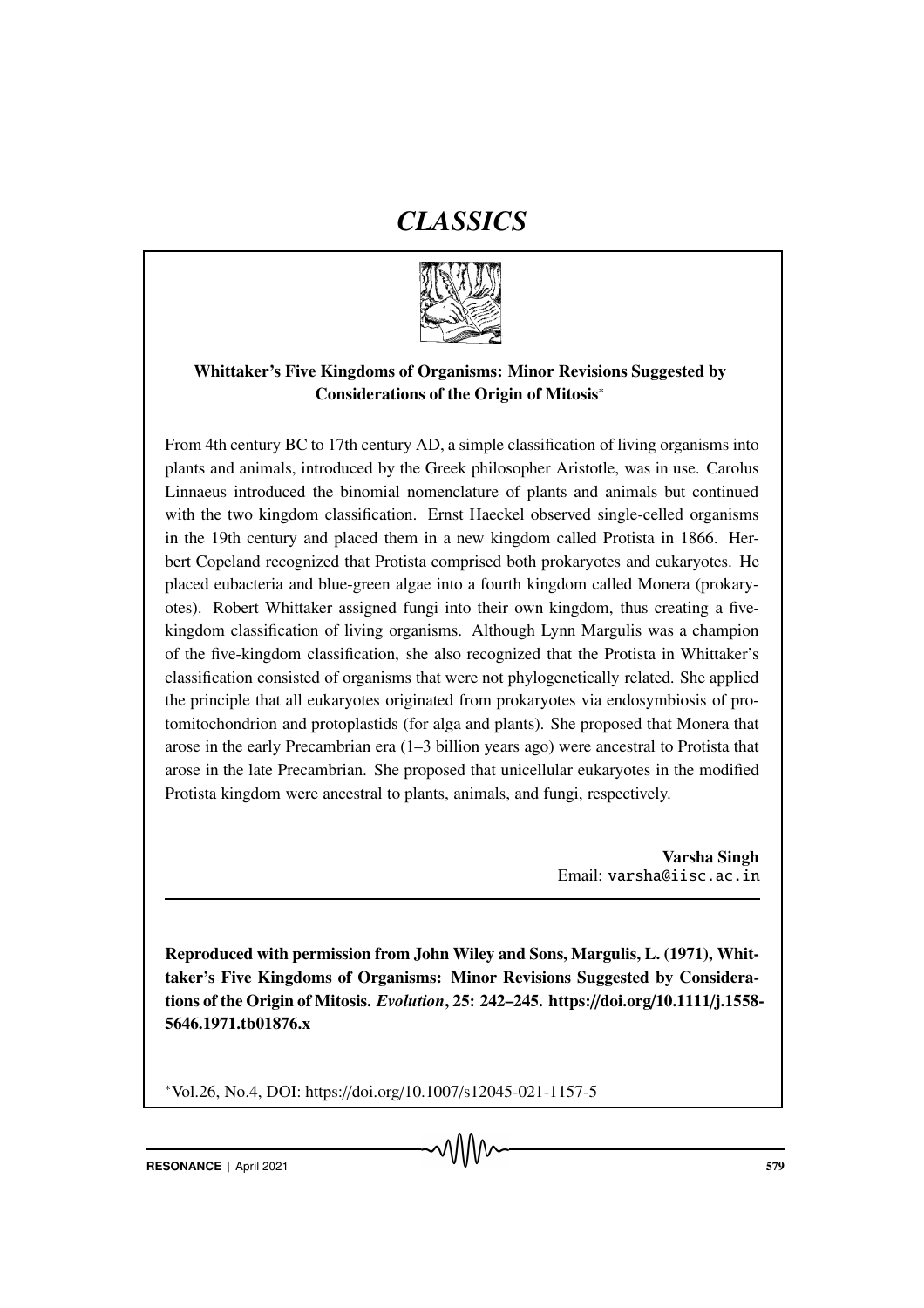#### *CLASSICS*

#### NOTES AND COMMENTS

#### WHITTAKER'S FIVE KINGDOMS OF ORGANISMS: MINOR REVISIONS SUGGESTED BY CONSIDERATIONS OF THE ORIGIN OF MITOSIS

LYNN MARGULIS

Department of Biology, Boston University, Boston, Massachusetts 02215

Received June 5, 1970

Whittaker's (1969) new system of classification<br>into five kingdoms (Monera, Protista, Animalia,<br>Plantae and Fungi) has made a fundamental con-<br>tribution to the clarification of relationships<br>among lower organisms. Although

(Sagan, 1967; Margulis, 1970). Since Copeland's (1956; discussed by Whittaker, 1969) was the only sufficiently detailed taxonomic work recognizing the biological discontinuity between pro-<br>karyotic and eukaryotic microbes

| All prokaryotes:<br>bacteria, blue<br>green algae,<br>mycelial bacteria,<br>gliding bacteria,<br>and so forth<br>All eukaryotic algae:<br>green, yellow-<br>green, red and<br>brown, and<br>golden-yellow;<br>all protozoans, | Early-Middle<br>Precambrian<br>$(3000 - 1000)$<br>Late Precambrian<br>Early Paleozoic<br>$(1500 - 500)$                                                                            | uv photoprotection.<br>photosynthesis<br>and aerobiosis<br>classical mitosis and<br>meiosis: obligate<br>recombination | solar radiation,<br>increasing atmo-<br>spheric oxygen<br>concentration<br>depletion of organic<br>nutrients |
|-------------------------------------------------------------------------------------------------------------------------------------------------------------------------------------------------------------------------------|------------------------------------------------------------------------------------------------------------------------------------------------------------------------------------|------------------------------------------------------------------------------------------------------------------------|--------------------------------------------------------------------------------------------------------------|
|                                                                                                                                                                                                                               |                                                                                                                                                                                    |                                                                                                                        |                                                                                                              |
| flagellated fungi,<br>slime molds and<br>so forth                                                                                                                                                                             |                                                                                                                                                                                    | each generation;<br>more efficient<br>nutrition                                                                        |                                                                                                              |
| Metazoa: all                                                                                                                                                                                                                  | Phanerozoic<br>$(700 \text{ on})$                                                                                                                                                  | tissue development<br>for heterotrophic<br>specializations:<br>ingestive nutri-<br>tion                                | transions from<br>aquatic to ter-<br>restrial and<br>aerial environ-<br>ments                                |
|                                                                                                                                                                                                                               | Phanerozoic<br>$(700 \text{ on})$                                                                                                                                                  | tissue development<br>for autotrophic<br>specializations:<br>photosynthetic<br>nutrition                               | transitions from<br>aquatic to ter-<br>restrial environ-<br>ments                                            |
|                                                                                                                                                                                                                               | Phanerozoic<br>$(700 \text{ on})$                                                                                                                                                  | tissue development,<br>dikaryotic, ad-<br>vanced mycelial<br>development:<br>absorptive<br>nutrition                   | nature of nutrient.<br>source, transitions<br>from aquatic to<br>terrestrial en-<br>vironments               |
|                                                                                                                                                                                                                               | animals de-<br>veloping from<br>blastulas<br>Metaphyta: all<br>green plants<br>(above green<br>algae)<br>Amastigomycota:<br>conjugation<br>fungi, sac fungi,<br>club fungi, yeasts | 242                                                                                                                    |                                                                                                              |

TABLE 1. The Five Kingdom Classification modified after Whittaker (1969).

**FRESONANCE** | April 2021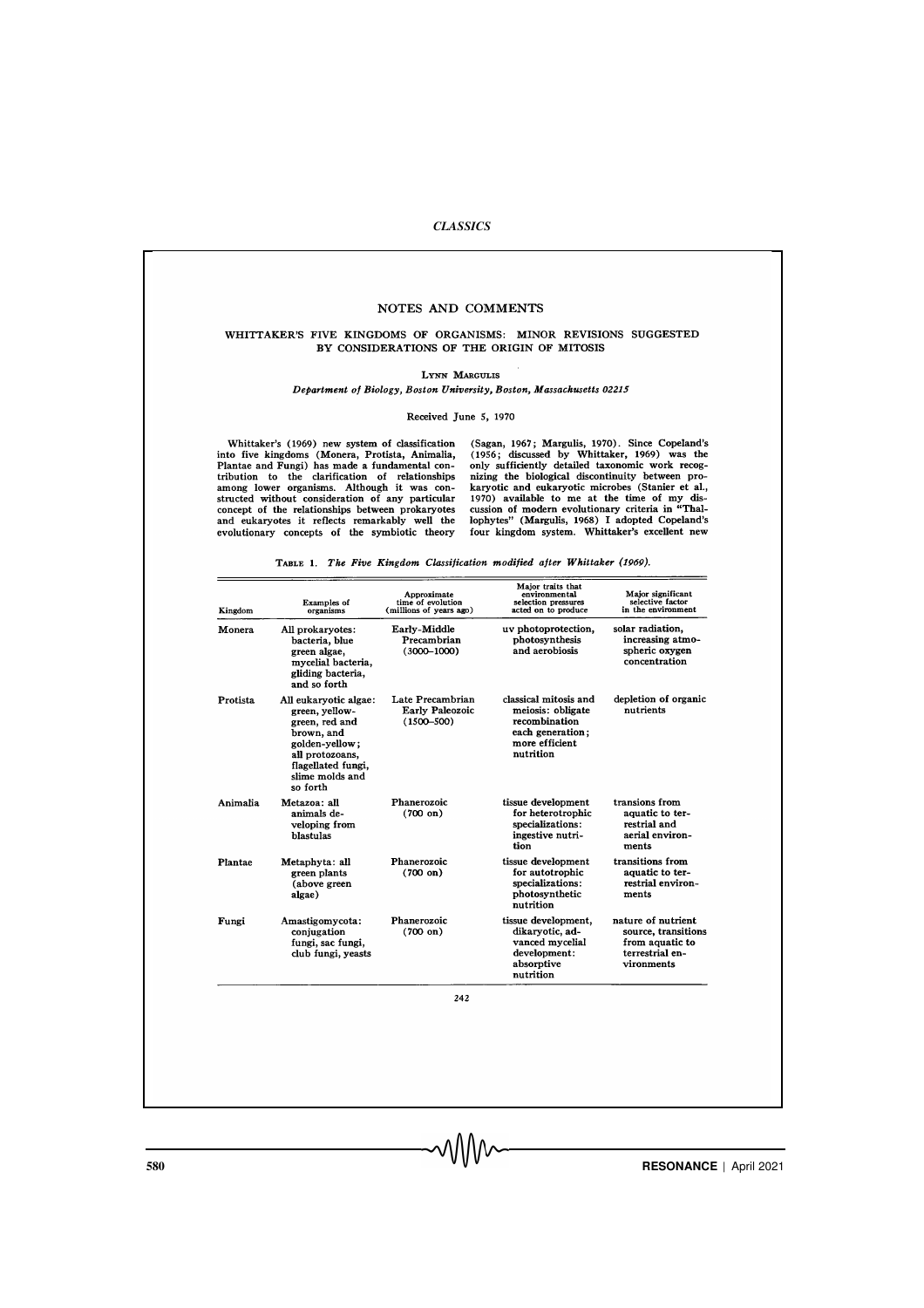*CLASSICS*



FIG. 1. Phylogeny of the Protista Kingdom (revised from Sagan, 1967 after Whittaker, 1969 with changes as noted in the text). Circle represent plastid homologies:  $Y =$ yellow,  $G =$ green,  $R =$ red or blue,  $B =$ brown (Marguli

system, which I hope will ultimately prove generally acceptable to biologists, incorporated into it the most attractive aspects of Copeland's earlier It we most attactive aspects or Coperants starter<br>contribution. Whittaker's systematics is most con-<br>sistent with the theory of the evolution of pro-<br>karyote microbes in the early Precambrian, their subsequent adaptation to increasing ambient oxy-<br>gen concentrations due to blue green algal photosynthesis, followed by the origin of the eukaryotic<br>cell by serial symbioses in the Late Precambrian Contained Margulis, 1969, 1970). Whittaker's work suggests modifications of my Table 1 (Margulis, 1968) and eukaryote phylogeny (Sagan, 1967). Accordingly the revisions are presented here (Table  $1,$  Figure  $1)$ 

Although the overall taxonomic scheme of Whittaker is extremely consistent with the theory<br>(Margulis, 1970) recent work, (for example on (Margulis, 1970) recent work, (for example on<br>the unique primitive mitotic cytology of dino-<br>flagellates, Kubai and Ris, 1969) suggests that<br>some of Whittaker's protist phyla notably the<br>"Chlorophyta," "Pyrophyta" and "Sa Daniels and Breyer, 1967) with the much more

advanced heliozoan rhizopods and specialized radiolarians (Grell, 1967). Figure 2 shows my suggested modifications of Whittaker's system that takes into account a concept not stressed by him: the protozoans and nucleate algae represent a<br>large group of organisms with flagellated heterotarget group of originalism with insperse that diverged from<br>each other during the Precambrian evolution of<br>mitosis (Margulis, 1970). The genetic entity re-<br>sponsible for the basal body of the  $(9 + 2)$ space of mitosis; these evolutionary steps<br>and centromeres of mitosis; these evolutionary steps<br>were prerequisite for the subsequent development<br>of meiosis. Eukaryote protists therefore comprise or mesos. Eukaryote prouss therefore comprise<br>distinct widely divergent groups of microbes (rec-<br>ognized by Copeland, 1956, as heterogeneous and<br>only distantly related to each other). These heterogeneous profits<br>to recogne sumably the three major (probably) monophyletic<br>and regularly sexual kingdoms (green plant; euand regulary social amplication metazonal animal; amatigote true fungi) evolved<br>independently from eukaryotic protist ancestors.<br>The "phyla" in quotes in Figure 2 show devia-<br>tions from Whittaker's scheme based on these concepts. The removal of all but the higher plants

**RESONANCE** | April 2021 581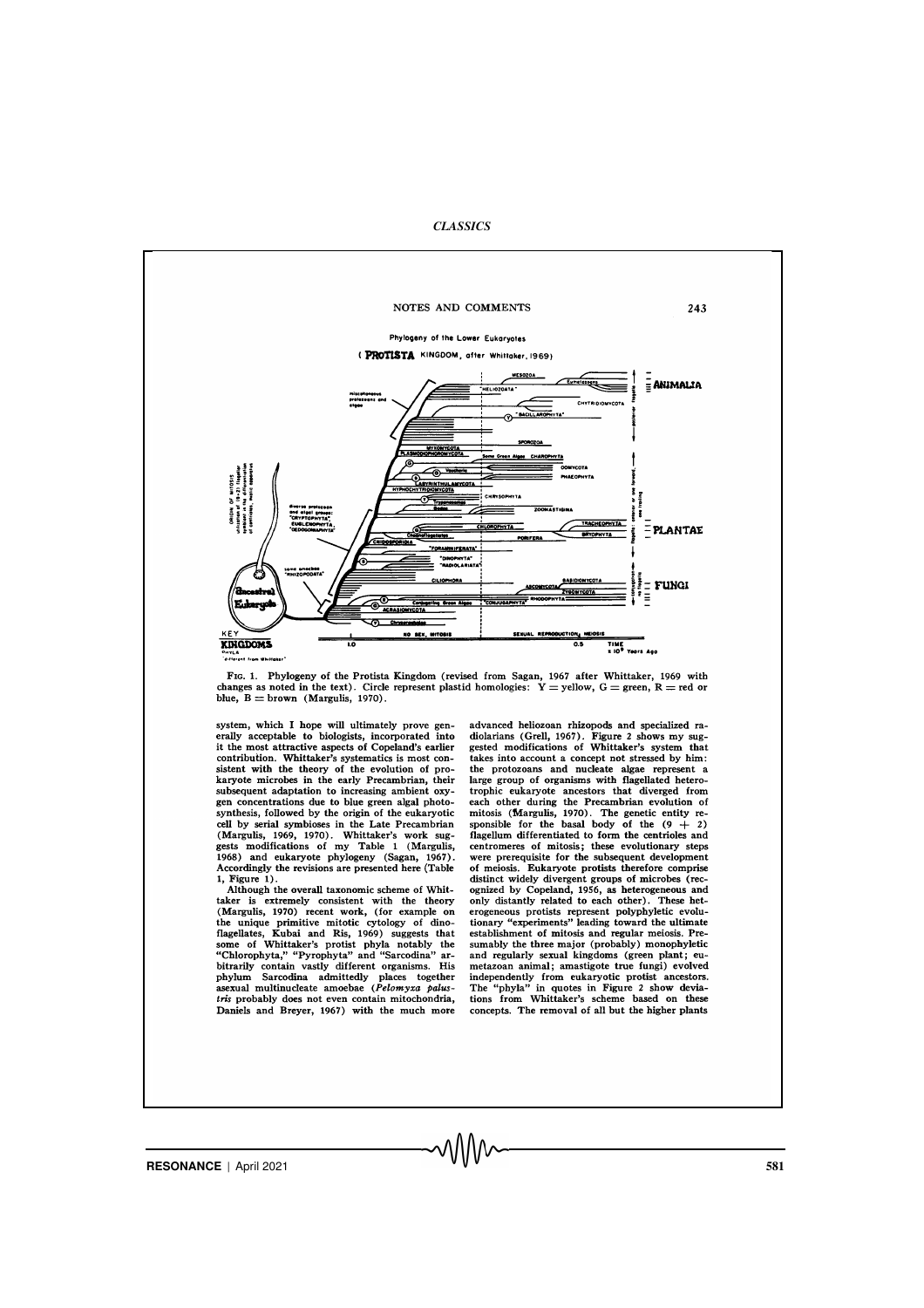*CLASSICS*



**S82 RESONANCE** | April 2021